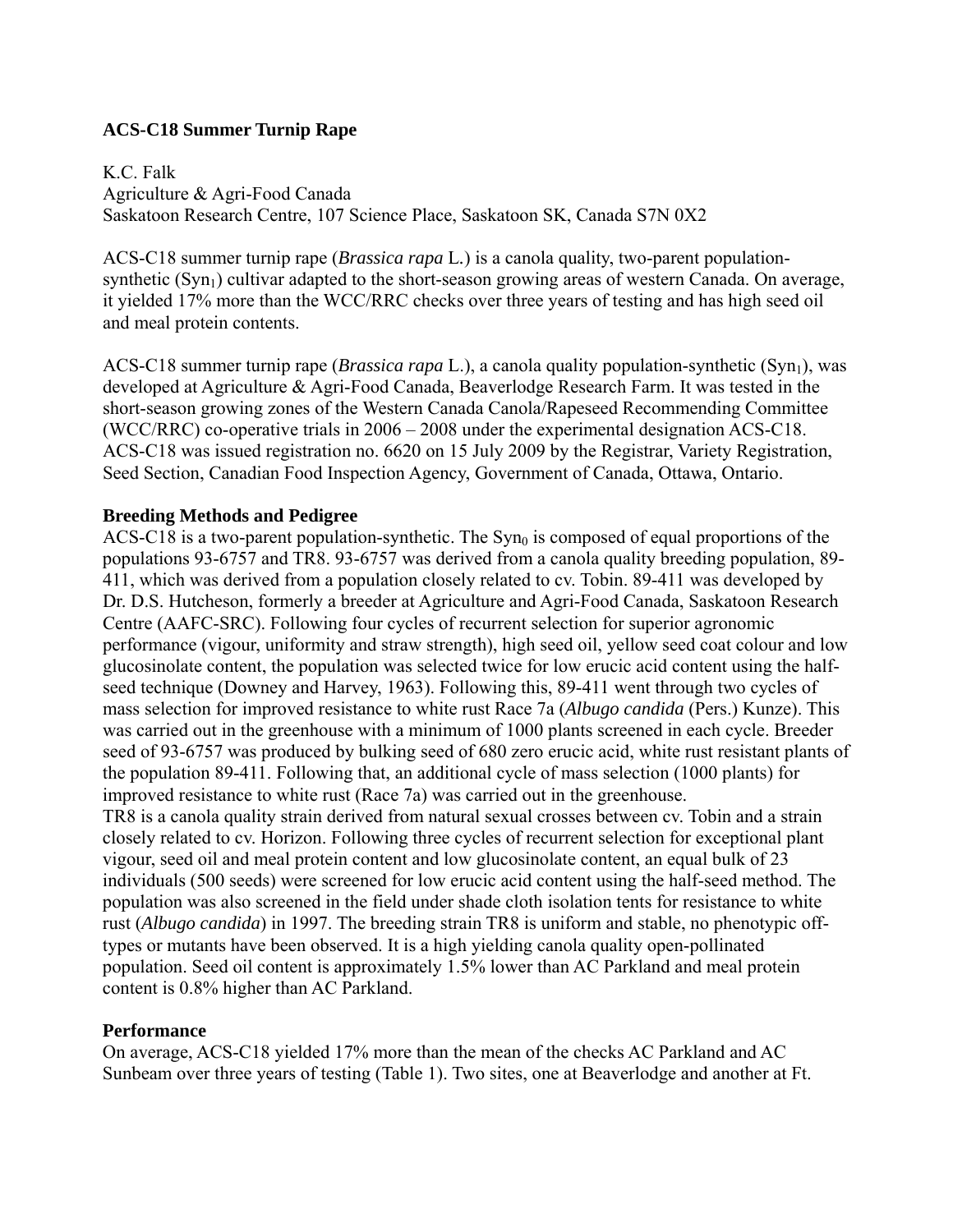Vermilion, were not used in calculations owing to high CV in 2007. It also had 0.6% more seed oil and 0.6% less protein than the checks. ACS-C18 is slightly shorter than AC Parkland and has very good resistance to white rust race 7a (*Albugo candida* (Pers.) Kuntze).

## **Other Characteristics**

Plant Characteristics *Maturity:* 87 d, 1 d earlier than AC Parkland, 1d later than AC Sunbeam. *Height:* 94 cm, similar to AC Parkland. *Lodging resistance:* Fair, similar to AC Parkland and AC Sunbeam.

Seed Characteristics *Seed colour:* Mixed yellow-brown. *Thousand kernel weight:* 2.7 g, similar to AC Parkland. *Saturated fatty acid content:* 5.6%. *Erucic acid content:* 0.2%. *Glucosinolate content:* 14.2  $\mu$ mol  $g^{-1}$  whole seed, on a 8.5% moisture basis.

#### **Availability of Propagating Material**

The parents of ASC-C18, 93-6757 and TR8, will be maintained by AAFC-SRC, 107 Science Place, Saskatoon, Saskatchewan, S7N 0X2.